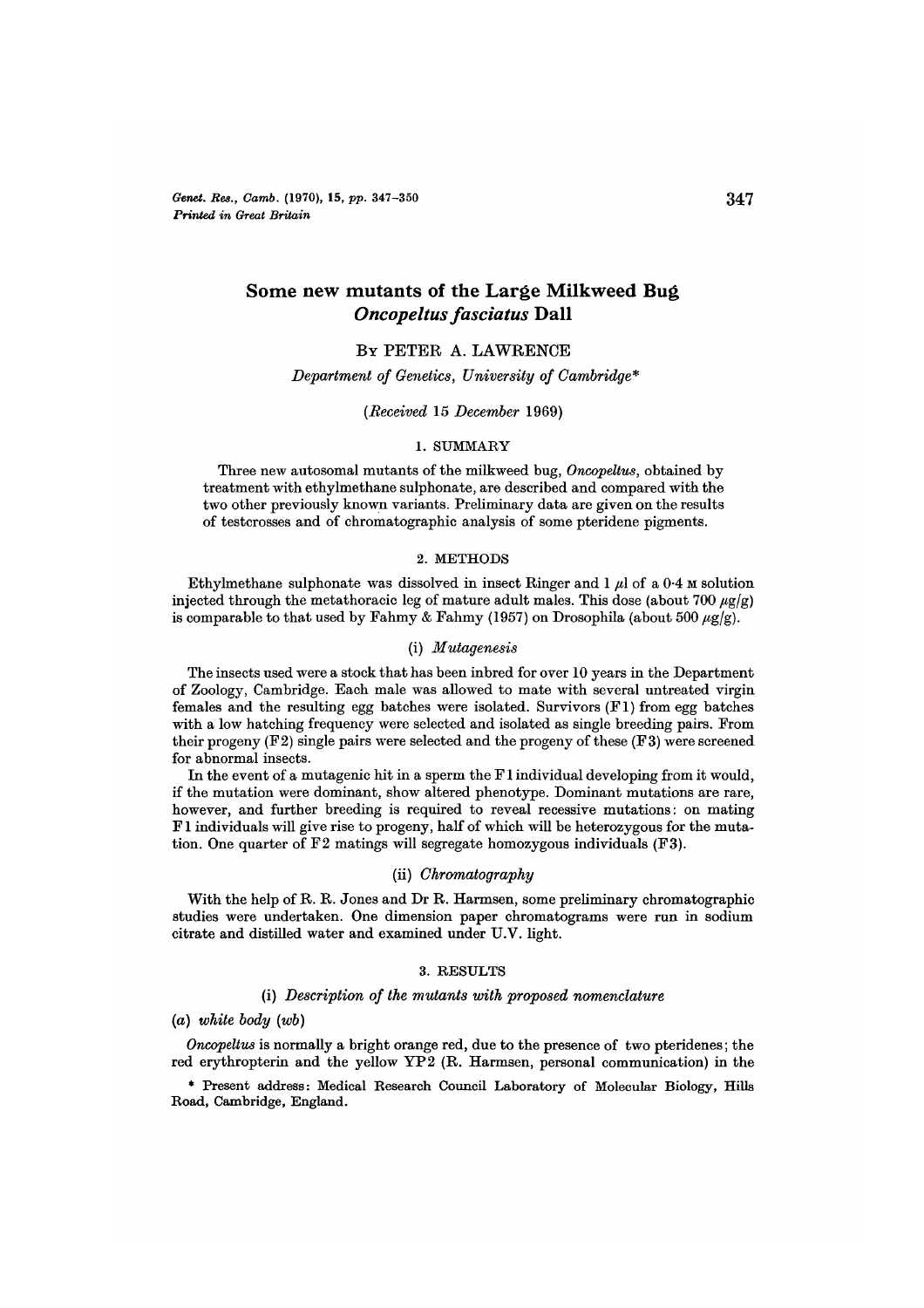epidermal cells. There are several other pteridenes, and these probably include xanthopterin, isoxanthopterin, leucopterin and pterin-7 carbonic acid (R. R. Jones and R. Harmsen, personal communication). Apart from local spots of melanin the cuticle is transparent. The *wb\wb* individuals lack, from hatching, erythropterin and YP2, and are whitish yellow in colour. The eyes are brown and there is a faint brownish tinge in the abdominal epidermis; this pigment is thought to be an ommochrome (R. R. Jones, personal communication).

### *(b) red eye (re)*

Unlike the wild-type, which has dark brown eyes, this mutant strain has bright red eyes. Insects homozygous for both *re* and *wb* have white eyes, and no longer possess the brownish tinge over the body, *rejre* individuals, therefore, probably lack the ommochrome.

#### *(c) short antenna (set)*

The distal segments of the antenna fail to grow properly, so that the adults often have exceptionally truncated antennae: the two distal segments are sometimes completely lost, although the pedicel, scape and first segment are not affected. The mutant has 100 % penetrance but variable expression. The phenotype can be identified from the third larval stage.

Two other mutant forms have been isolated and described by others; cultures were kindly sent to me by Drs Feir and Abbott.

#### *(d) cream body (cb)* (Smissman & Orme, 1969)

The phenotype is visually indistinguishable from *white body;* chromatography has revealed that erythropterin and YP2 are missing, and that, in addition and unlike *wb,* xanthopterin is also lacking (R. Harmsen, personal communication). Individuals homozygous for *cb* and *re* are very similar to *rejre, wbjwb* insects although there is some difference in eye colour.

## *(e) melanic wing (mw)* (Abbott, 1968).

This is a melanic form: the larval stages have darkly melanized wing pads and thoraces, and in adults the normal striped wing pattern is almost completely obscured. The phenotype is identifiable with certainty from the 4th larval stage; *mw[+* adults have dingy wings and can thereby be distinguished from either  $mw/mw$  or  $+/+$  individuals.

### (ii) *Pigmentation*

*wb* and *cb* are non-allelic;  $wb/+$ ,  $+/cb$  individuals have the wild-type orange body colour. Grafting experiments between  $cb/cb$  and  $+/+$  and between  $wb/wb$  and  $+/+$  have shown that both mutant phenotypes are autonomously expressed by grafted cells. Intercellular complementation does not occur when *cb/cb* tissue is grafted onto *wb/wb* hosts.

#### (iii) *Genetic crosses*

Crosses made between wild-type and mutant individuals showed that all the mutants described above are autosomal recessives. The results of some test crosses are reported in Table 1, and contingency  $\chi^2$  tests showed that the data provided no evidence either for linkage or viability interactions between the genes concerned. If it is assumed that viability interactions do not occur the recombination frequency can be estimated (Table 1).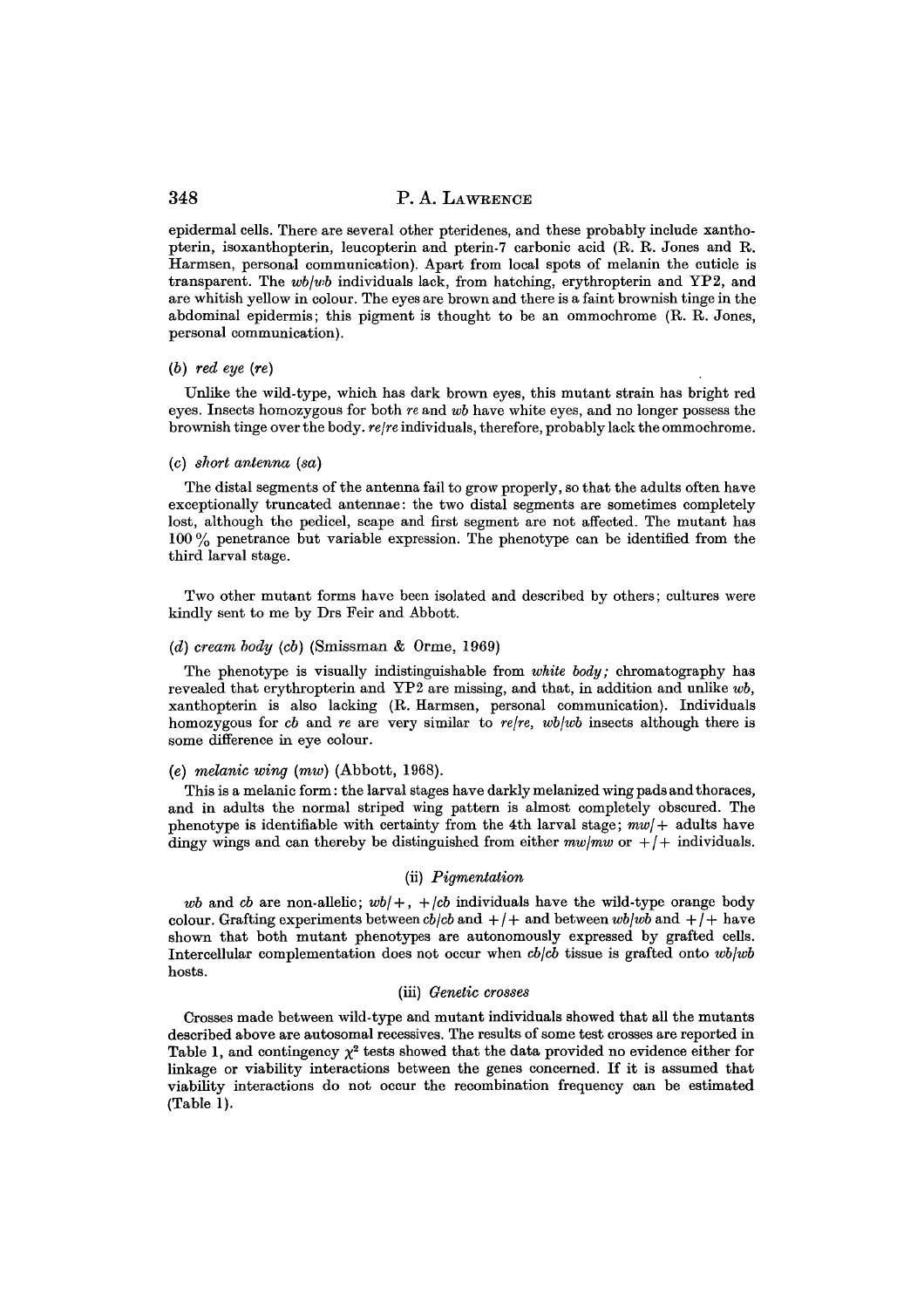# *Short paper* 349

Viability effects due to particular genes vary from experiment to experiment and this could be due either to different genetic backgrounds or to varied culture conditions.

### (iv) *The utilization of sperm by females*

It was noted that *re/re* females, when mated alternately with *re/re* and  $+/+$  males almost always used the sperm from the most recent impregnation. Probably the new sperm displaces the old sperm further into the spermotheca (K. G. Davey, personal communication). This useful feature of *Oncopeltus* means that virgin females are not an essential prerequisite for genetic experiments. A more detailed quantitative study of this phenomenon is being undertaken by A. P. Economopoulos & H. T. Gordon (in preparation).

Table 1. *Results of testcrosses: progeny are from several pairs*

| <b>Test Cross</b>                                                                                                       | Progeny                          |                                  |                               |                                     |
|-------------------------------------------------------------------------------------------------------------------------|----------------------------------|----------------------------------|-------------------------------|-------------------------------------|
| sa wb re sa wb re<br>$\frac{1}{\sqrt{a}}\frac{1}{\sqrt{b}}\frac{1}{\sqrt{c}}\times\frac{1}{\sqrt{c}}\frac{1}{\sqrt{c}}$ | $+ + +$<br>141<br>sa wb re<br>78 | $+ + re$<br>142<br>$sawb+$<br>90 | $+wb+$<br>92<br>$sa+re$<br>88 | $sa + +$<br>104<br>$+$ wb re<br>118 |
| $m w s a$ $m w +$<br>—— x —— —<br>$m w s a + s a$                                                                       | $mw$ $sa$<br>14                  | $+ +$<br>150                     | $mw+$<br>32                   | $+sa$<br>41                         |
| $\frac{ab \cdot \sin(b)}{b}$ +                                                                                          | $cb\ sa$                         | $+ +$                            | $cb +$                        | $+sa$                               |
| $\overline{cb} \overline{sa} \times \overline{+} \overline{sa}$                                                         | 81                               | 93                               | 116                           | 93                                  |
| cb mw cb mw                                                                                                             | $cb$ $mw$                        | $+ +$                            | $cb +$                        | $+mw$                               |
| $\overline{cb}$ $\overline{mw}$ $\overline{+}$ $\overline{+}$                                                           | 77                               | 145                              | 122                           | 92                                  |
| $\frac{cb}{cb} \frac{re}{re} \times \frac{cb}{+} \frac{re}{+}$                                                          | cb re                            | $+ +$                            | $cb +$                        | $+re$                               |
|                                                                                                                         | 85                               | 178                              | 137                           | 137                                 |

Corrected recombination frequencies (%) between: *sa* and *wb* 48; *sa* and *re* 57; *wb* and re 48; *mw* and *sa* 44; *cb* and *sa* 54; *cb* and *mw* 50; *cb* and *re* 53.

### 4. DISCUSSION

There has been some interest in the development of pteridenes in *Oncopeltus* (Harris & Forrest, 1967; Bartel, Hudson & Craig, 1958; Hudson, Bartel & Craig, 1959), and the mutants described above should prove useful in any investigations on their biosynthesis.

*Oncopeltus* is an excellent experimental animal (Dingle, 1968; Lawrence, 1968) with a remarkably short life cycle for such a large insect  $(4–5$  weeks at 29 °C). The holokinetic nature of its chromosomes (e.g. LaChance & Degrugillier, 1969) adds to the interest of *Oncopeltus* genetics. *Oncopeltus* has a diploid chromosome number of 16 (Wilson, 1912).

I thank R. R. Jones and R. Harmsen for the chromatography, H. T. Gordon for encourage- ment and parallel maintenance of stocks, J. Stewart for undertaking statistical analysis of the data, and for criticizing the manuscript, Professor J. M. Thoday for accommodation and the Agricultural Research Council for financial support.